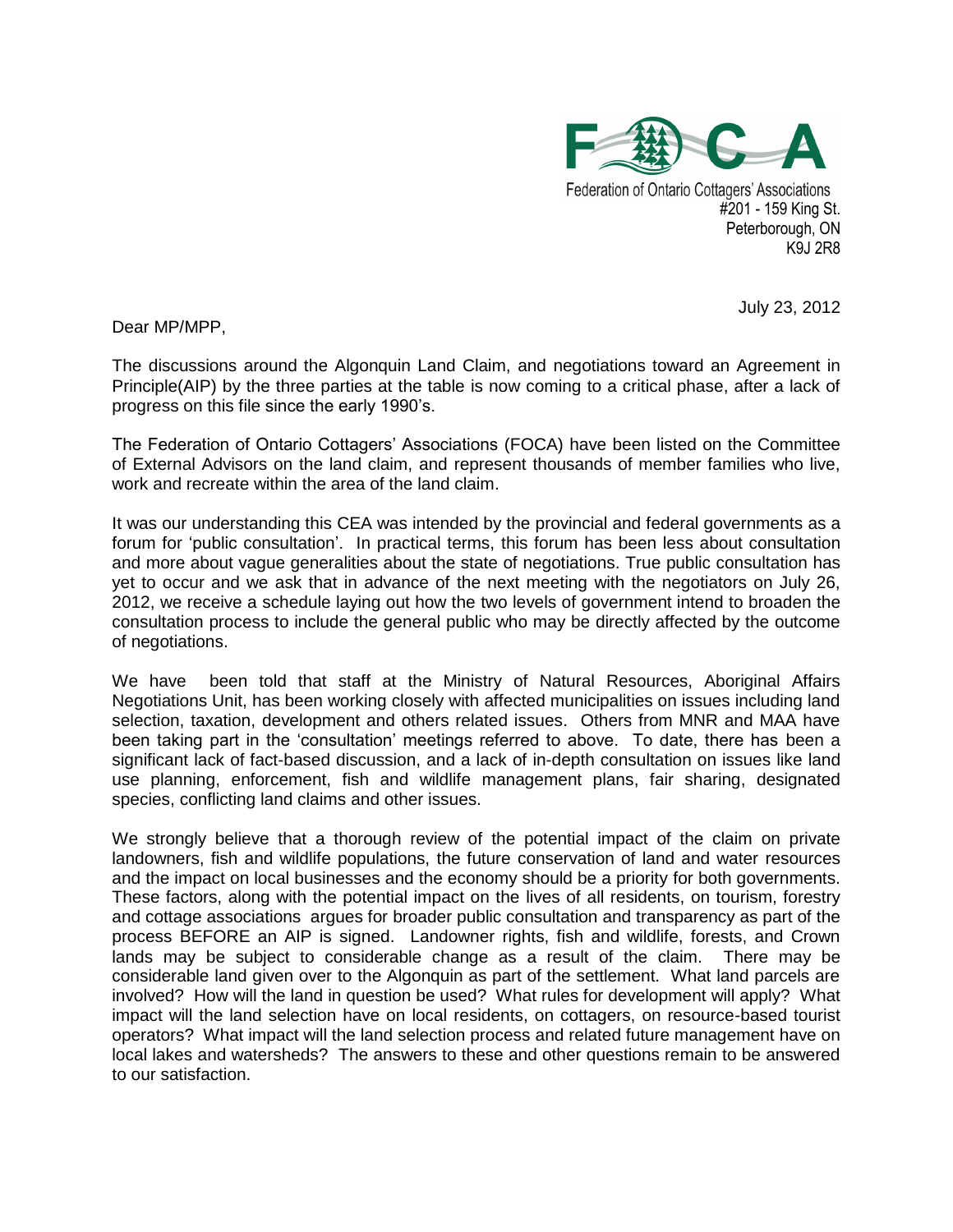Suggestions by negotiators that the AIP will be general in nature, with twenty topical chapters, appear contrary to other AIPs across Canada which contain very specific levels of detail in them. It is important that the province and the federal government get it right the first time, not just for the sake of the Algonquin, but in the interests of the 1.4 million non-aboriginal residents within the land claim, who are depending on their local, provincial and federal governments to represent their interests.

Our members are your constituents. Waterfront property owners make up a significant portion of local property tax base, and support millions of dollars of economic activity in this region. As stewards of the resources on and around their private property, this group will be affected by changes to tenure on area lakes and rivers and are due the opportunity to learn about the proposed settlement terms, and to provide input in advance of any settlement.

It is critical that the views of local businesses, and the 1.4 million non-aboriginals who live within the claim area, are heard. It is important that the broader public has a vehicle through which they can ask questions, get answers and voice their concerns. It is important that an economic impact statement is prepared and that the rules for development are clear and it is important that we are given an understanding of how the results of the negotiations will impact on our valuable natural resources and access to those resources for all Ontarians.

We will continue to press for a more comprehensive consultation process around the land claim process that will address the issues outlined above and that will provide the general public with an opportunity to be fully informed in advance of a landmark agreement that may significantly impact on their daily lives. On behalf of the residents and businesses in your municipality we respectfully ask that you join us in demanding that the public's voice be heard.

Yours sincerely,

Terry Rees, Executive Director Federation of Ontario Cottagers' Associations, Inc. #201 - 159 King St. Peterborough, ON K9J 2R8 www.foca.on.ca

Distribution list (over)